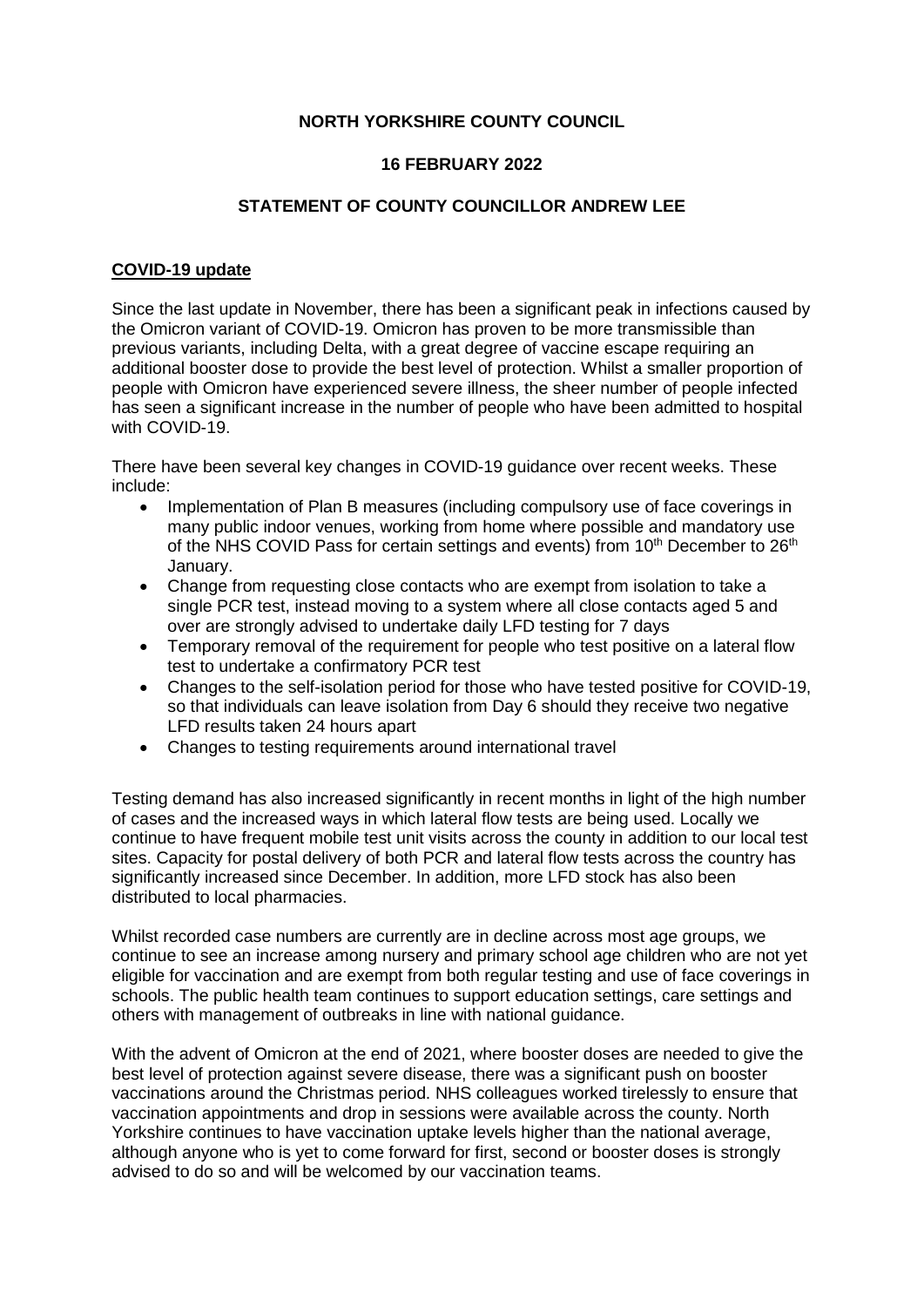Second doses for children aged 12-15 will be offered this term through the schools immunisation service. We also expect rollout of vaccination for at-risk 5-11 year olds to begin shortly via NHS routes.

## **New ten year Drugs Strategy and additional investment to expand and strengthen drug and alcohol services**

The new [Drugs Strategy for England](https://assets.publishing.service.gov.uk/government/uploads/system/uploads/attachment_data/file/1043484/From_harm_to_hope_PDF.pdf) was published on  $6<sup>th</sup>$  December 2021. It is called 'from harm to hope' and sets out a ten-year vision, with an initial three-year implementation phase covering the Comprehensive Spending Review period 2022/23 to 2024/5. The strategy responds to the independent cross-sectoral two-part [review into Drugs](https://www.gov.uk/government/collections/independent-review-of-drugs-by-professor-dame-carol-black) led by Dame Carol Black, concluded and published in July 2021.

The main focus of the first three year implementation phase and additional investment (£533 million nationally) will be on drug and alcohol treatment services and associated support, and improving outcomes for people experiencing substance misuse. There will also be additional funding for employment support, housing support and substance misuse offender management interventions in custody, prison and probation. The strategy commits to deliver the following nationally by 2024/25:

- 1,000 fewer deaths:
- a phased expansion to deliver at least 54,500 new high-quality drug and alcohol treatment places for adults - including for people who are rough sleeping or at risk of rough sleeping;
- 5,000 new treatment places for young people;
- A treatment place for everyone who is offending and drug dependent;
- Close 2,000 county lines and disrupt 6,400 organised crime group activities

The Council will be expected to lead the development of a three-year local treatment plan with partners in order to receive the additional investment, before the end of the financial year. NYCC and City of York Public Health Teams will host a joint engagement meeting with partners at the end of January to start conversations about the local drugs strategy/ strategies.

# **Thrive at work**

Thrive at work (TAW) is a £900K value partnership project across North Yorkshire, York and East Riding. The project focuses on developing and supporting inclusive workplaces that can unlock the potential of employees who are neurodiverse or experience mental health issues. TAW includes packages of support aimed at helping businesses realise the benefits of an inclusive workplace and as such, it includes a package of support across different tiers of an organisation, encompassing personalised one to one coaching and support for individuals, diversity training and organisational level support.

The programme is coordinated by Better Connect, a North Yorkshire voluntary sector organisation, and North Yorkshire County Council have a proactive role in the project design and as a strategic partner. NYCC as part of their programme delivery commitment have appointed a part-time TAW practitioner, based in the Public Heath team. This officer will engage directly with local businesses and support them to adopt inclusive policies, procedures and ways of working.